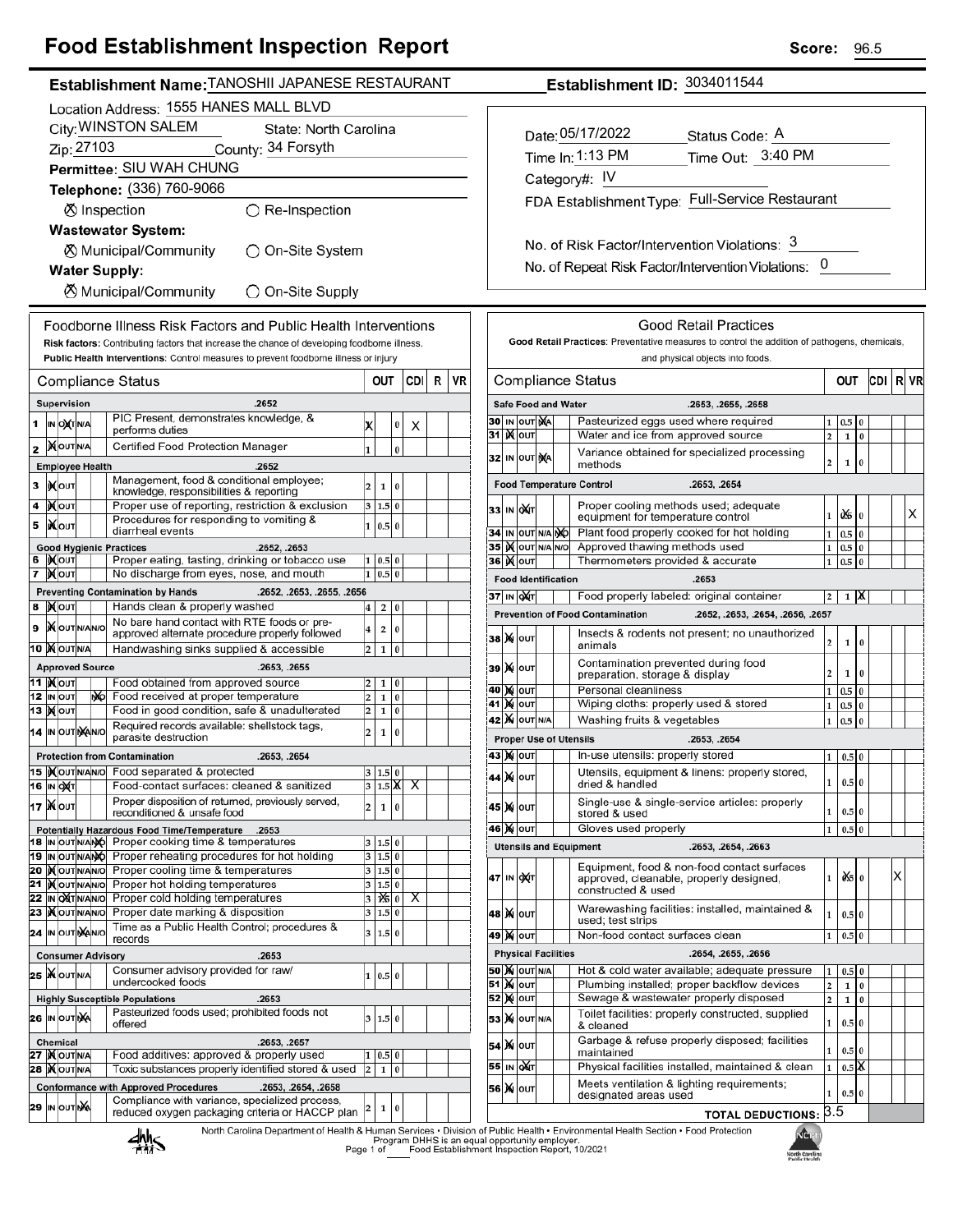# Comment Addendum to Food Establishment Inspection Report

| Establishment Name: TANOSHII JAPANESE RESTAURANT                                                                                   | Establishment ID: 3034011544                                                                         |  |  |  |  |  |
|------------------------------------------------------------------------------------------------------------------------------------|------------------------------------------------------------------------------------------------------|--|--|--|--|--|
| Location Address: 1555 HANES MALL BLVD<br>City: WINSTON SALEM<br>State: <sup>NC</sup>                                              | Date: 05/17/2022<br>$X$ Inspection Re-Inspection<br>Comment Addendum Attached?   X<br>Status Code: A |  |  |  |  |  |
| Zip: 27103<br>County: 34 Forsyth                                                                                                   | Water sample taken? $\sqrt{Y}$ Yes $\sqrt{X}$ No<br>Category #: $IV$                                 |  |  |  |  |  |
| Wastewater System: $\boxtimes$ Municipal/Community $\Box$ On-Site System<br>Water Supply:<br>X Municipal/Community non-Site System | Email 1:tanoshiiws@gmail.com                                                                         |  |  |  |  |  |
| Permittee: SIU WAH CHUNG                                                                                                           | Email 2:                                                                                             |  |  |  |  |  |
| Telephone: (336) 760-9066                                                                                                          | Email $3:$                                                                                           |  |  |  |  |  |
| <b>Temperature Observations</b>                                                                                                    |                                                                                                      |  |  |  |  |  |

| Effective January 1, 2019 Cold Holding is now 41 degrees or less |                                     |                   |          |           |          |      |  |  |
|------------------------------------------------------------------|-------------------------------------|-------------------|----------|-----------|----------|------|--|--|
| Item<br>Sweet and Sour<br>Chicken                                | Location<br>hibachi reach-in cooler | Temp Item<br>37.0 | Location | Temp Item | Location | Temp |  |  |
| Wontons                                                          | hibachi reach-in cooler             | 161.0             |          |           |          |      |  |  |
| Wonton Soup                                                      | hot holding                         | 161.0             |          |           |          |      |  |  |
| Egg Drop Soup                                                    | hot holding                         | 163.0             |          |           |          |      |  |  |
| <b>Fried Rice</b>                                                | hot holding                         | 178.0             |          |           |          |      |  |  |
| Broccoli                                                         | chinese cuisine make-unit           | 43.0              |          |           |          |      |  |  |
| Napa Cabbage                                                     | chinese cuisine make-unit           | 43.0              |          |           |          |      |  |  |
| Roast Chicken                                                    | chinese cuisine make-unit           | 43.0              |          |           |          |      |  |  |
| <b>Rice Noodles</b>                                              | reach-in cooler                     | 45.0              |          |           |          |      |  |  |
| Lo Mein                                                          | reach-in cooler                     | 49.0              |          |           |          |      |  |  |
| Sesame chicken                                                   | walk-in cooler                      | 41.0              |          |           |          |      |  |  |
| Broccoli                                                         | walk-in cooler                      | 41.0              |          |           |          |      |  |  |
| Hot Water                                                        | 3-compartment sink                  | 130.0             |          |           |          |      |  |  |
| C. Sani                                                          | 3-compartment sink                  | 100.0             |          |           |          |      |  |  |
| Serv Safe                                                        | Si Wah Chung 8-24-23                | 000.0             |          |           |          |      |  |  |
|                                                                  |                                     |                   |          |           |          |      |  |  |

| Person in Charge (Print & Sign): Si Wah                                                                                                                                                                                                                                                                           | First | Chung  | Last                                   |       |  |  |
|-------------------------------------------------------------------------------------------------------------------------------------------------------------------------------------------------------------------------------------------------------------------------------------------------------------------|-------|--------|----------------------------------------|-------|--|--|
| Regulatory Authority (Print & Sign): Victoria                                                                                                                                                                                                                                                                     | First | Murphy | Last                                   | Sully |  |  |
| REHS ID: 2795 - Murphy, Victoria                                                                                                                                                                                                                                                                                  |       |        | Verification Required Date: 05/18/2022 |       |  |  |
| REHS Contact Phone Number: (336) 703-3814<br>North Carolina Department of Health & Human Services<br>• Food Protection Program<br>• Environmental Health Section<br>● Division of Public Health<br>鱂<br>DHHS is an equal opportunity employer.<br>Food Establishment Inspection Report, 10/2021<br>Page 1 of ____ |       |        |                                        |       |  |  |